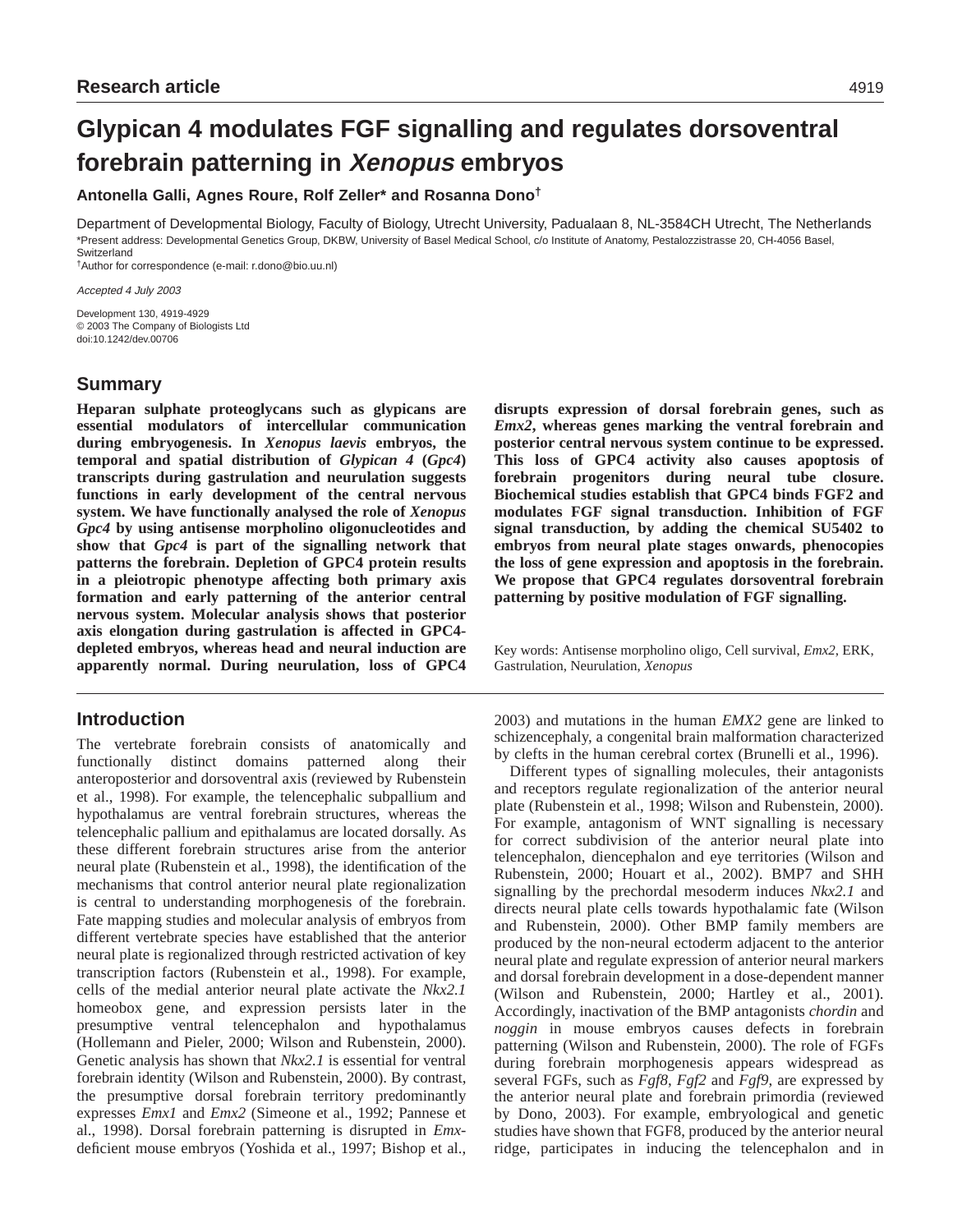differentiation of anterior midline cells (Rubenstein et al., 1998; Eagleson and Dempewolf, 2002). Moreover, FGF8 acts in a dose-dependent manner to control cell survival in the developing forebrain in the mouse (Storm et al., 2003). In zebrafish embryos, FGFs also regulate dorsoventral forebrain patterning, as evidenced by genetic analysis (Shanmugalingam et al., 2000) and transient inhibition of FGF signal transduction by the chemical inhibitor SU5402 (Shinya et al., 2001). These latter studies showed that FGF8 and FGF3 cooperate to promote *Nkx2.1* expression and morphogenesis of the ventral telencephalon. In addition, FGF8 and FGF2 can induce dorsal forebrain genes, such as *Emx1*, in neuralized *Xenopus* animal cap explants (Lupo et al., 2002).

Cell-cell signalling interactions are modulated by cell surface proteins, including glypicans. Glypicans, like other heparan sulphate proteoglycans (HSPG), bind FGFs, WNTs and BMPs through their heparan sulphate glycosaminoglycan (HS-GAG) side-chains (Hagihara et al., 2000; Nybakken and Perrimon, 2002). It has been proposed that glypicans regulate cell signalling by either promoting or stabilizing the interactions of ligands with their cognate high affinity receptors (Nybakken and Perrimon, 2002). For example, vertebrate glypican 1 binds FGFs, thereby favouring assembly of the ligand-receptor complex (Steinfeld et al., 1996). Alternatively, glypicans such as *Drosophila* Dally-like may shape ligand gradients by restricting their diffusion within the extracellular matrix (Baeg et al., 2001). Dally, another *Drosophila* glypican regulates imaginal disc patterning and morphogenesis by positive and differential modulation of *wingless* (*wg*) and *decapentaplegic* (*dpp*) signalling (Nybakken and Perrimon, 2002). Genetic analysis of the zebrafish Knypek shows that this glypican functions to potentiate non-canonical WNT signalling. By modulating WNT11 activity, Knypek regulates the convergent-extension movements during zebrafish gastrulation (Topczewski et al., 2001). In mice, glypican 3 is required for the cellular response to BMP and FGF signalling during organogenesis (Grisaru et al., 2001). Furthermore, several glypican family members are expressed in the developing central nervous system (CNS) (reviewed by Song and Filmus, 2002). One of them, glypican 4 (Gpc4) is predominantly expressed in the presumptive forebrain territory during head-fold stages in mouse embryos (A.G. and R.D., unpublished). Subsequently, its expression persists in neuronal progenitors of the developing forebrain (Hagihara et al., 2000).

In the present study, we functionally analyse the *Xenopus Gpc4* gene by interfering with protein translation through specific antisense morpholino oligonucleotides. Such depletion of GPC4 in developing embryos results in gastrulation and axis elongation defects similar to those caused by the zebrafish *knypek* mutation. Furthermore, we identify GPC4 as a key regulator of dorsoventral forebrain patterning. In particular, loss of GPC4 activity results in downregulation of dorsal forebrain identity genes from early neural plate stages onwards, and massive cell death in the anterior CNS during neural tube closure. We show that GPC4 binds FGF2 and that inhibition of FGF signalling by SU5402 (Mohammadi et al., 1997) results in dorsal forebrain phenotypes similar to those of GPC4-depleted embryos. We conclude that establishment and patterning of the dorsal forebrain territory requires modulation of FGF signalling by GPC4.

# **Materials and methods**

#### **Identification of the Xenopus Gpc4 gene and generation of antisense morpholino oligonucleotides**

A *Xenopus laevis Gpc4* cDNA clone was identified by a BLAST search of the GenBank EST database, using the mouse *Gpc4* sequence (Watanabe et al., 1995). The corresponding clone (RZPD clone ID:IMAGE998F078241Q2; see www.rzpd.de) was obtained from the RZPD Consortium. The entire EST (2569 bases) was sequenced to show that it contains the complete ORF and part of the 5′ and 3′ UTRs. The *Xenopus Gpc4* DNA sequence is 100% identical to the sequence available from the NCBI database (Accession number ABO82534). The 5′UTR of an additional *Xenopus Gpc4* allele was isolated by 5′RACE PCR (GeneRacer kit, Invitrogen). Based on the sequence of the two alleles, a 25-nucleotide antisense morpholino oligo against the 5′UTR of *Gpc4* (Gpc4Mo) was designed to inhibit translation from both alleles (Gene Tools, USA). The Gpc4Mo is complementary to a sequence 70 bases upstream of the ATG start codon (5′-TGCA-AAGTGCTGAGAATCCCCTAGT-3′). An antisense morpholino oligo against the human β-globin gene (CoMo) was used as standard control and was injected at the same concentration as the Gpc4Mo. Injection of 60 to 80 ng Gpc4Mo per embryo gave rise to the phenotypes described in this study. Injection of a second independent morpholino complementary to the *Gpc4* RNA sequence surrounding the ATG start codon resulted in similar phenotypes (data not shown) (see also Ohkawara et al., 2003). For in vitro translation of capped *Xenopus Gpc4* mRNA, transcripts were synthesized using SP6 RNA polymerase (Ambion). 50 ng of the capped mRNA (Ambion) was translated by using rabbit reticulocyte lysate (Promega) and [35S]methionine in the presence of increasing amounts of Gpc4Mo  $(0.1, 0.4, 1.6 \text{ and } 4 \mu g)$  or equal amounts of CoMo.

#### **Embryo manipulations**

*Xenopus laevis* eggs were fertilized and cultured following standard protocols (Sive et al., 2000). For the functional analysis of GPC4, twocell stage embryos were injected with 30-40 ng antisense morpholino oligo per blastomere at the animal pole. To test the efficiency of the Gpc4Mo in vivo, 600 pg capped *Gpc4GFP* mRNA was injected into two-cell stage embryos. Subsequently, a total of 100 ng Gpc4Mo or CoMo was injected in either one or both blastomeres. To rescue the molecular and morphological defects of Gpc4Mo-injected embryos, a total of 60 ng Gpc4Mo (or CoMo) was injected into both blastomeres of two-cell stage embryos. After completion of the second division, a total of 800 pg mouse *Gpc4* capped mRNA was injected into the two dorsal blastomeres. For the inhibition of FGF signalling by SU5402 (Calbiochem) treatment of embryos, embryos were cultured in normal medium (MBS) (Sive et al., 2000) until the onset of neurulation (stage 13). From stage 13 onwards, embryos were cultured in MBS supplemented with SU5402 (0.1 mg/ml final concentration; dissolved in DMSO) or DMSO (same final concentration) until harvesting them between stages 15 and 21-22 for analysis.

#### **Whole-mount in situ hybridisation and detection of apoptotic cells**

Whole-mount in situ hybridisation was performed as previously described (Sive et al., 2000), and pigment granules were bleached as described (Song and Slack, 1994). Apoptotic cells were detected by using the in situ cell death detection kit (sections, fluorescein; whole mounts, POD, Roche) according to the manufacturer instructions with only minor modifications.

#### **Proteins binding assays and immunoblot analysis**

For binding assays, NIH3T3 cells were transfected with 10 µg mouse Gpc4-Myc plasmid. Cells were lysed 36 hours after transfection in PBS containing 0.5% NP40. After sonication, GST-FGF2 binding assays were performed as described (Fumagalli et al., 1994). Proteins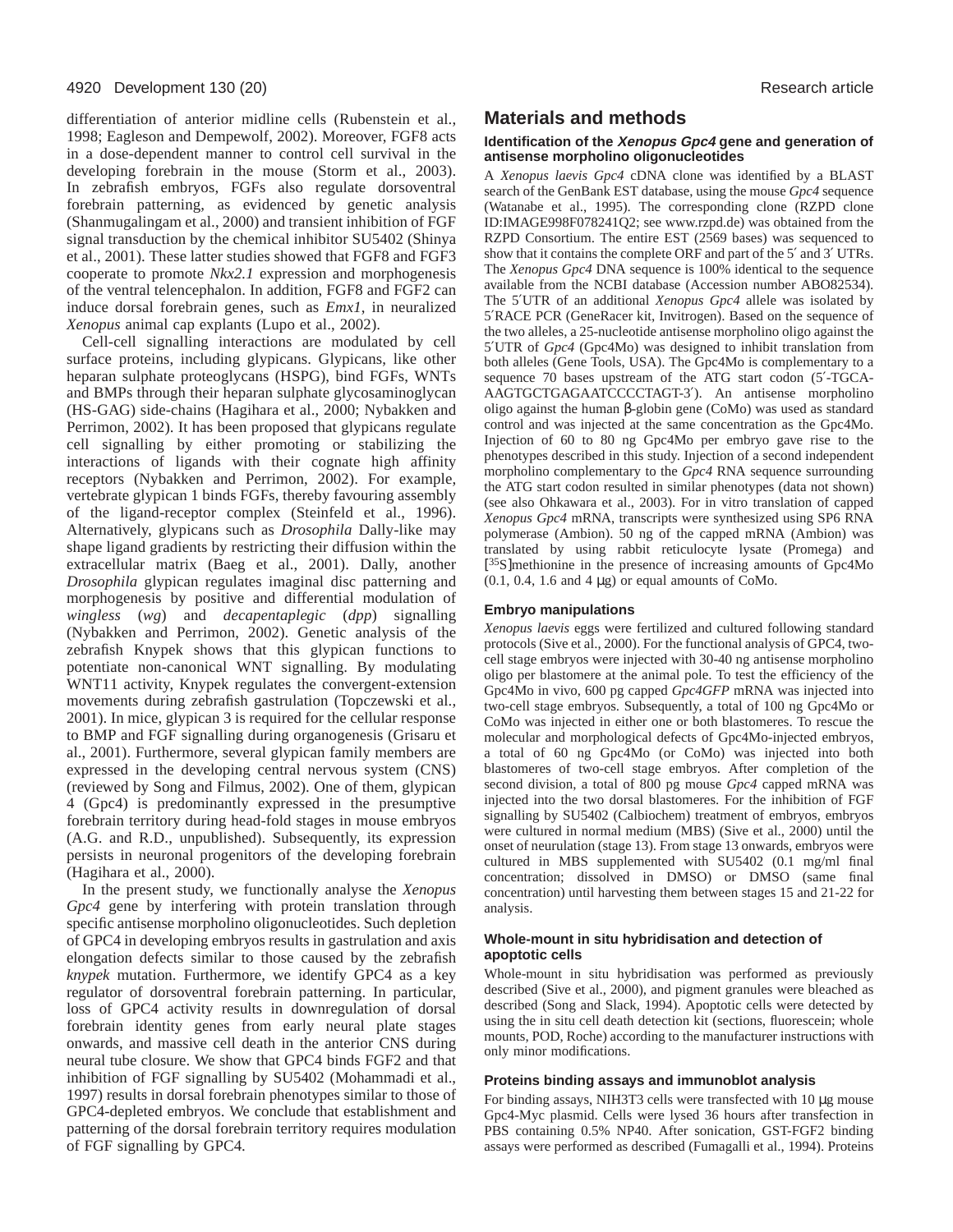were separated by 8% SDS-PAGE and Myc epitope-tagged GPC4 was detected by anti-Myc antibodies. For analysis of ERK and SMAD1 phosphorylation levels embryos were lysed and proteins separated on a 15% gel. Proteins were immunoblotted using anti-pSMAD1 (Persson et al., 1998), anti-pERK (Cell Signalling) and anti-αtubulin antibodies (Sigma).

# **Results**

#### **Distribution of Gpc4 transcripts in Xenopus embryos**

We identified the *Xenopus Gpc4* gene by searching an expressed sequence tag (EST) database with mouse *Gpc4* cDNA (see Materials and methods). The predicted *Xenopus* GPC4 protein core is encoded by 556 amino acids and is orthologous to mouse *Gpc4* [71.4% identity, 81% similarity (Watanabe et al., 1995)], and most likely to zebrafish *knypek* also [57.4% identity, 71% similarity (Topczewski et al., 2001)].

*Xenopus Gpc4* is a maternally expressed gene as transcripts are detected in the animal hemisphere from the two-cell stage up to blastula stages (Fig. 1A; data not shown). At the onset of gastrulation, expression expands to the marginal zone (Fig. 1B). During progression of gastrulation (Fig. 1C,D), *Gpc4* transcripts become progressively localized to the dorsal side of the embryo. In particular, high levels of *Gpc4* transcripts are detected in the area of Spemann's organizer during gastrulation (Fig. 1C,D). At this stage, the *Gpc4* transcript domain encompasses those of *Noggin* (compare Fig. 1D and E) (Smith and Harland, 1992) and *Chordin* (data not shown), which indicates that *Gpc4* is expressed by the prechordal endomesoderm and chordamesoderm (see also Ohkawara et al., 2003). In addition, the *Gpc4* expression domain also encompasses that of *Sox2* (Mizuseki et al., 1998), an early marker for neural fates (compare Fig. 1D and F). This latter result shows that presumptive neuroectodermal cells express *Gpc4* during neural cell fate specification.

During neurulation, *Gpc4* expression is high in presomitic mesoderm and the developing CNS (Fig. 1G,I,J,L). In the posterior neural plate, *Gpc4*-expressing neuroectodermal cells form two longitudinal stripes spanning the presumptive spinal cord (white arrow in Fig. 1G). In the anterior neural plate, *Gpc4* expressing cells form a single arch, which crosses the midline (black arrow in Fig. 1G) and borders the *Fgf8-*expressing anterior neural ridge (data not shown). This anterior *Gpc4* expression domain overlaps with that of *Bf1* (compare Fig. 1G and H)*,* which is the earliest known marker for telencephalic cell fates (Bourguignon et al., 1998). *Gpc4* transcripts are present in both the epithelial and sensory layers of the neuroectoderm (Fig. 1I), whereas expression in the underlying prechordal plate fades away (white arrowhead in Fig. 1I).

By mid-neurulation (Fig. 1J), the anterior *Gpc4* expression resolves into two distinct domains. The posterior domain overlaps with that of *Emx2* (compare Fig. 1J and K), one of the earliest genes expressed in presumptive dorsal forebrain territories (Pannese et al., 1998). In the developing dorsal forebrain, *Gpc4* transcripts persist up to early neural tube stages (Fig.1L; data not shown). From tailbud stages onwards, other predominant sites of *Gpc4* expression include the developing branchial arches, somites and pronephric ducts (data not shown).

#### **GPC4 is required for gastrulation and nervous system patterning in Xenopus embryos**

An antisense morpholino oligonucleotide directed against the 5′ leader of the *Xenopus Gpc4* mRNA was used to block GPC4 protein translation. Initially, we assessed the efficiency of two candidate oligos (see Materials and methods). One of these, Gpc4Mo, blocks translation of *Gpc4* mRNA very efficiently both in vitro (Fig. 2A, upper panel) and in vivo (Fig. 2C,D). Therefore, Gpc4Mo and an unrelated control antisense morpholino oligo (CoMo; Fig. 2A lower panel, Fig. 2B) were used for all studies shown.

Injection of Gpc4Mo into both blastomeres of two-cell stage



**Fig. 1.** *Gpc4* expression during early development of *Xenopus* embryos. Arrowheads (B-F) point to the dorsal blastopore lip. (A) Blastula (stage 7) showing localization of *Gpc4* transcripts in the animal hemisphere. AP, animal pole; VP, vegetal pole. (B) Expression of *Gpc4* at the onset of gastrulation (stage 10). (C) Dorso-vegetal view of an early gastrula stage embryo (stage 10.5). The broken line indicates the plane of the hemi-sections shown in panels D-F and I. (D-F) Hemi-sections of embryos cut along the dorsoventral axis (stage 10.5). (D) *Gpc4* transcripts in prechordal endomesoderm and chordamesoderm (asterisk) and in the neuroectodermal cell layer (arrow). (E) Distribution of *Noggin* transcripts in the prechordal endomesoderm and chordamesoderm (asterisk). (F) *Sox2* in the neuroectodermal cell layer (arrow). (G) Frontal view of an early neural plate embryo (stage 14). Note *Gpc4* transcripts in the anterior neural plate (black arrow) and presumptive spinal cord (white arrow). (H) Frontal view of a stage 14 embryo showing *Bf1* expression in the anterior forebrain. (I) Expression of *Gpc4* in a hemi-sectioned embryo (stage 14). Anterior is to the left. The white arrowhead points to decreasing expression in the prechordal plate. (J) Frontal view of a mid-neurula (stage 17). Asterisks point to *Gpc4* transcripts in the presumptive dorsal forebrain. (K) *Emx2* expression in the presumptive dorsal forebrain (stage 17; asterisks). (L) Expression of *Gpc4* following closure of the anterior neural tube (stage 20). Arrow points to transcripts in the forebrain.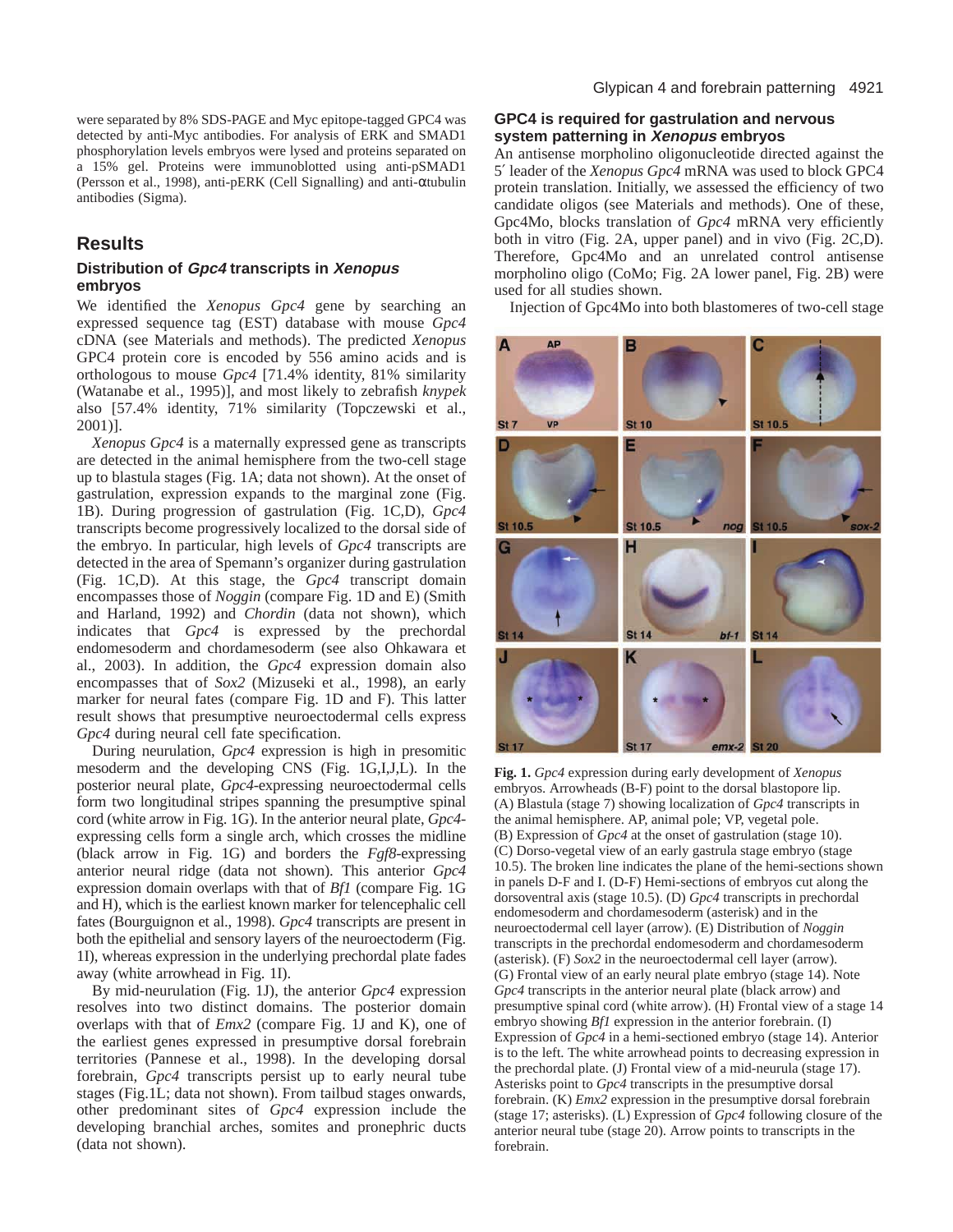

**Fig. 2.** GPC4 is required for early embryonic development. (A) The Gpc4Mo inhibits translation of *Gpc4* mRNA in vitro. Capped mRNA was in vitro translated in the presence of increasing amounts (indicated in µg) of Gpc4Mo (top panel) or CoMo (bottom panel). (B-D) Gpc4Mo specifically inhibits translation of *Gpc4* transcripts in vivo. (B) Embryos injected with chimeric *Gpc4GFP* transcripts and CoMo. (C,D) Embryos injected with *Gpc4GFP* mRNA and Gpc4Mo in one blastomere (arrow in C) or both blastomeres (D). Injection of Gpc4Mo inhibits *Gpc4GFP* mRNA translation as evidenced by lack of GFP activity. (E-J) Two-cell embryos were injected with CoMo (E,G,I) or Gpc4Mo (F,H,J) and analysed at different developmental stages. (E,F) GPC4 functions during gastrulation. Dorso-vegetal view of stage 12 embryos. (E) Blastopore has closed in embryos injected with CoMo (stage 12). (F) Blastopore remains open in embryos injected with Gpc4Mo (stage 12). (G,H) GPC4 is required for anterior CNS development. Frontal view of stage 21 embryos. Embryos injected with Gpc4Mo (H) retain an open anterior neural tube (arrow) but develop a cement gland (arrowhead). (I,J) Side view of tailbud stage embryos. In contrast to control embryos (I), embryos injected with Gpc4Mo (J) are shorter, lack the dorsal fin and have small heads. Arrowhead in J points to the missing dorsal fin; the arrow indicates microcephaly. The developing eyes are encircled. CG, cement gland; Br, brain; DF, dorsal fin.

embryos severely alters embryogenesis (Fig. 2F,H,J; 86%, *n*=193), whereas CoMo-injected embryos develop normally (Fig. 2E,G,I; 91%, *n*=107). Gpc4Mo-injected embryos develop normally up to gastrulation (data not shown) but grossmorphological defects appear from gastrulation onwards (Fig. 2F,H,J). Initially, a delay in blastopore closure becomes apparent as a large open blastopore remains at a stage by which gastrulation is almost complete in control embryos (compare Fig. 2E and F). At the end of neurulation, the anterior neural tube remains open in GPC4-depleted embryos and the brain vesicles are less pronounced (compare Fig. 2G and H). By the tailbud stage, GPC4-depleted embryos are shorter with a kinked axis, and their dorsal fin and head structures are reduced (compare Fig. 2I and J). Both eye fields are present but are significantly reduced in size (indicated by circles in Fig. 2I,J), whereas the cement gland appears normal (compare Fig. 2I and J). GPC4-depleted embryos fail to reach the swimming tadpole stage (data not shown). These phenotypes are less severe than those recently described by Ohkawara et al. (Ohkawara et al., 2003). However, injections of higher amounts of Gpc4Mo resulted in embryos with spina bifida (data not shown) as described by Ohkawara et al. (Ohkawara et al., 2003).

To investigate the molecular and cellular defects underlying the gross-morphological alterations of GPC4-depleted embryos (Fig. 2), we analysed the expression of genes regulating gastrulation and neurulation. The expression of *Goosecoid* (*Gsc*) (Cho et al., 1991) appears initially normal, indicating that GPC4 does not affect establishment of Spemann's organizer (compare Fig. 3A and B; *n*=3/3). During

gastrulation, *Gsc*-expressing cells ingress and move toward the anterior of the embryo. Because of this anterior expansion, the *Gsc* expression domain narrows and elongates in control embryos (Fig. 3C), whereas it remains broad in Gpc4Moinjected embryos (Fig. 3D; *n*=8/8). Changes in the spatial distribution of mesodermal and neuroectodermal genes become more apparent towards the end of gastrulation. For example, *Xenopus Brachyury* (*Xbra*) (Smith et al., 1991) is detected in the developing mesoderm around the blastopore and in the presumptive notochord in control embryos (Fig. 3E). In Gpc4Mo-injected embryos, the length of the presumptive notochord is very much reduced (arrow in Fig. 3F; *n*=9/10) and *Xbra* expression remains predominantly around the enlarged blastopore. Accordingly, analysis of *Noggin* expression in the prospective notochord (Smith and Harland, 1992) shows that the posterior extension of its expression domain is shorter and remains wider in comparison with control embryos (compare Fig. 3G and H; *n*=13/17). By contrast, the anterior *Noggin* (asterisks in Fig. 3G,H; *n*=13/17) and *Dkk1* expression domains (data not shown), which mark the anterior endoderm and prechordal endomesoderm, seem normal. Neural induction is also not affected, as expression levels of the pan-neural marker *Sox2* (Mizuseki et al., 1998) are normal (compare Fig. 3I and J). However, the posterior neuroectoderm lacks the characteristic neural plate morphology (asterisk in Fig. 3J; *n*=9/10) apparent in control embryos (asterisk, Fig. 3I), which is in agreement with the altered *Xbra* and *Noggin* expression in the notochord (compare Fig. 3F and H). Finally, analysis of *Et* expression (Li et al., 1997) in GPC4-depleted embryos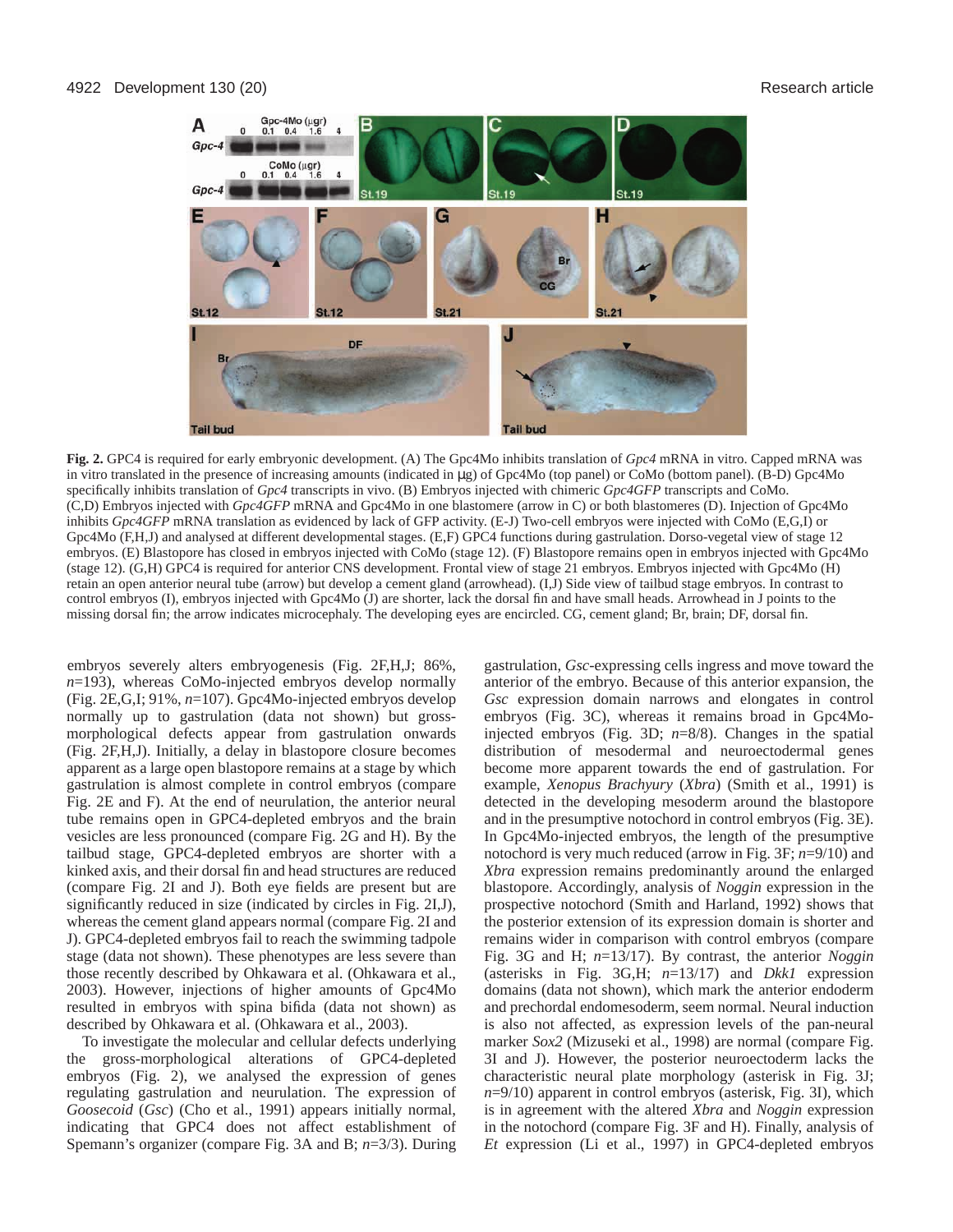#### Glypican 4 and forebrain patterning 4923



**Fig. 3.** Changes in gene expression become apparent during gastrulation of GPC4-depleted embryos. Dorso-vegetal view of embryos injected with CoMo (A,C,E,G,I) and Gpc4Mo (B,D,F,H,J). Arrowheads in panels A-D and G-J indicate the blastopore lip. Anterior is to the top. (A-D) *Gsc* expression during gastrulation (stage 10 to 10.5). (E,F) *Xbra* expression during late gastrulation (stage 12). (E) Expression in the developing notochord (No) in control embryos. Arrow in F indicates reduced length of notochord expression in GPC4-depleted embryos. (G,H) *Noggin* transcripts at stage 12. Asterisk indicates anterior-most expression. Bar indicates length of expression domain in the presumptive notochord. *Noggin* transcripts are normal in the anterior mesendoderm (asterisk), but the length of the presumptive notochord is reduced in GPC4-depleted embryos (compare G with H). (I,J) *Sox2* expression in neuroectoderm (Ne) at stage 12. *Sox2* is not expressed in the posterior midline of control embryos (asterisk in I), and *Sox2* expression is not excluded from posterior midline in Gpc4Mo-injected embryos (asterisk in J). (K,L) Frontal view of *Et* expression (stage 21) to show that two retina fields form in CoMo- (K) and Gpc4Mo-injected embryos (L).

shows that two retinal and eye primordia develop (compare Fig. 3K and L). These findings are in agreement with normal *Shh* expression in the ventral midline (data not shown). Taken together, these results show that inhibition of GPC4 function during gastrulation affects anteroposterior axis elongation, whereas the head organizer, specification of the anterior neuroectoderm and ventral midline formation seem normal.

*Gpc4* (Fig. 1) and other family members are expressed in the developing neural tube (Song and Filmus, 2002), but their functions during CNS morphogenesis remain to be identified. To gain an insight into the roles of glypicans in this process, we further investigated the brain defects observed in GPC4 depleted *Xenopus* embryos. Analysis of *Sox2* distribution after neural tube closure (Fig. 4A) reveals the phenotypic alterations of the neural tube morphology (Fig. 4E; *n*=10/11). Histological sections of the embryonic CNS demonstrate that patterning of the forebrain and midbrain are predominantly affected (compare Fig. 4B and F, and Fig. 4C and G). In particular, the size of the forebrain is reduced, the mesencephalon and eye vesicles are less pronounced, and neural tube closure has not occurred correctly (white arrowheads in Fig. 4F,G). These results show that anterior CNS structures are severely affected in GPC4-depleted *Xenopus* embryos, although the spinal cord appears rather normal (compare Fig. 4D and H).

#### **GPC4 regulates expression of transcription factors required for dorsal forebrain development**

The *Otx2* gene is expressed by the fore- and midbrain during

CNS patterning (Pannese et al., 1995). Depletion of GPC4 eliminates most of the *Otx2* expression in the forebrain (arrowheads in Fig. 5A,B; *n*=13/16), whereas its midbrain expression domain is less affected (asterisks in Fig. 5A,B). Similarly, *Bf1* expression is reduced in the developing telencephalon (arrows in Fig. 5C,D; *n*=6/8). By contrast, *Hoxb9* expression in the spinal cord (arrowheads in Fig. 5E,F; *n*=10/10) (Cho et al., 1988), *Krox20* expression in the hindbrain (brackets in Fig. 5E,F;  $n=16/16$ ) (Bradley et al., 1993), and *Fgf8* expression in the isthmus and anterior neural ridge (asterisk in Fig. 5G,H; *n*=9/9) (Eagleson and Dempewolf, 2002) appear normal.

Following neural induction, the vertebrate forebrain is also regionalized along its dorsoventral axis. One hallmark of these early patterning events is the expression of *Emx2* in the dorsal, and *Nkx2.1* in the ventral, forebrain territories (Rubenstein et al., 1998). In GPC4-depleted embryos, *Emx2* expression is drastically reduced or absent following neural tube closure (compare Fig. 5K and L; *n*=31/37), whereas *Nkx2.1* continues to be expressed (compare Fig. 5I and J; *n*=12/12). Similar to *Emx2*, the expression of other dorsal forebrain genes, such as *Emx1* and *Eomesodermin*, is also downregulated (data not shown).

#### **Rescue of forebrain patterning defects by coinjection of mouse Gpc4 mRNA**

The following rescue experiment was performed to assess whether the molecular and morphological defects in forebrain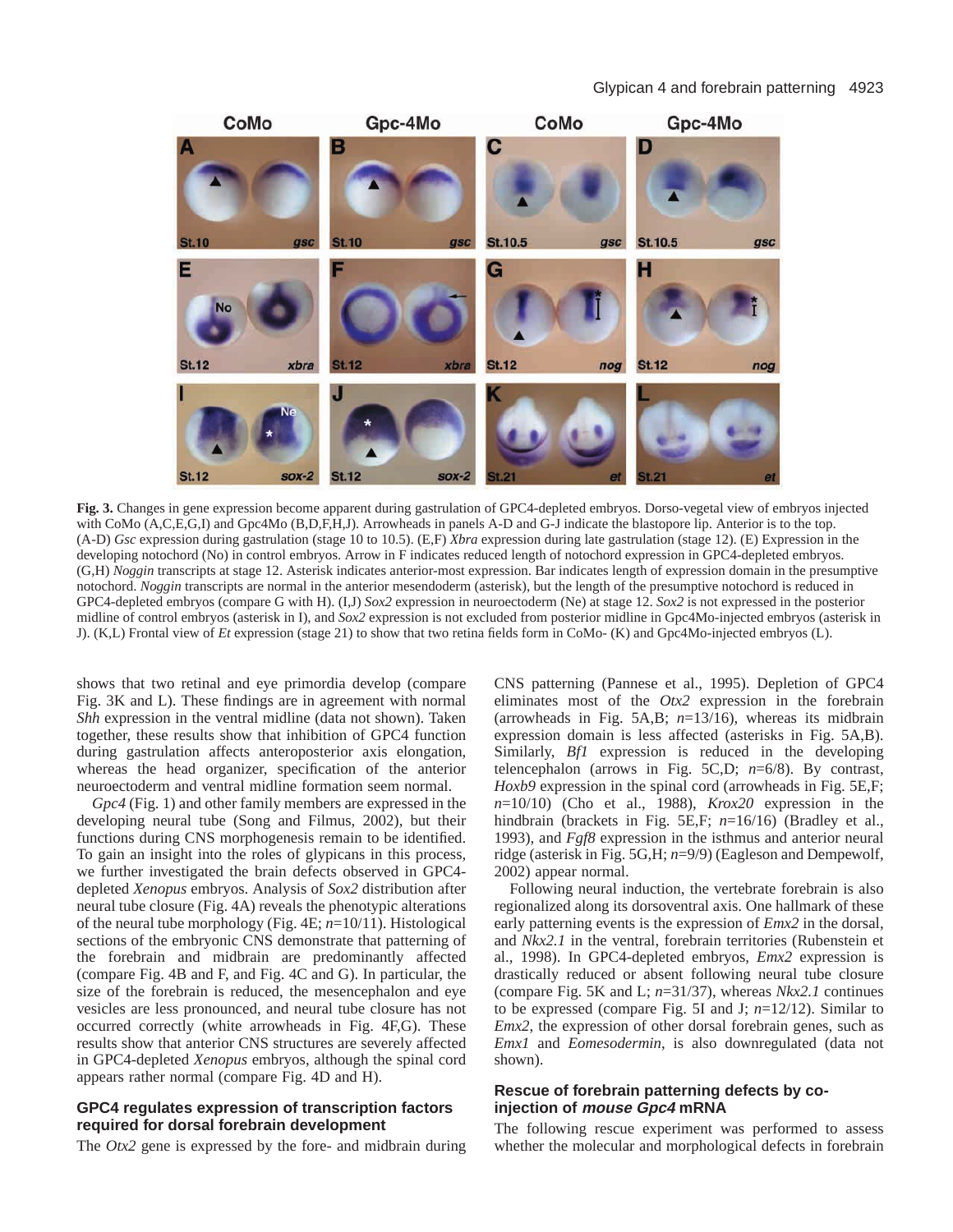#### 4924 Development 130 (20) Research article

patterning are specifically caused by the interference of Gpc4Mo with GPC4 function. *Xenopus* embryos were coinjected with Gpc4Mo and mouse *Gpc4* mRNA, which lacks

the Gpc4Mo target sequence (data not shown). Such coinjection, rescues *Emx2* expression in 69% of all embryos (Fig. 5N; Table 1). Furthermore, forehead morphology and *Emx2*



**Fig. 4.** Forebrain defects in GPC4-depleted embryos. (A-D) Embryos injected with CoMo. (E-H) Embryos injected with Gpc4Mo. (A,E) Frontal view of *Sox2* distribution at stage 21. White arrowheads indicate the level of the transverse sections shown in panels B-D and F-H. (B-D,F-H) Histological sections are at the level of the forebrain in panels B and F, the midbrain in panels C and G, and the spinal cord in panels D and H. Arrowhead in panels F and G points to defects in dorsal neural tube closure. No, notochord; So, somites.



**Fig. 5.** GPC4 regulates expression of dorsal forebrain markers. Molecular analysis of neural markers in CoMo- and Gpc4Mo-injected embryos. (A-D,G-N) Frontal views; (E,F) dorsal views; (O-R) side view. Anterior is to the left. (A,B) *Otx2* expression (stage 21). Arrowhead indicates forebrain expression; asterisk indicates midbrain expression. (C,D) *Bf1* expression (stage 21). Arrows indicate expression in the developing telencephalon; arrowhead indicates expression in the olfactory placodes. (E,F) Expression of the posterior neural markers *Krox20* (bracket) and *Hoxb9* (arrowhead) in stage 21 embryos. (G,H) *Fgf8* expression (stage 17). Asterisk indicates anterior neural ridge; arrowhead indicates isthmus. (I,J) *Nkx2.1* expression in the ventral forebrain (stage 21); note that *Nkx2.1* expression persists in GPC4-depleted embryos (J). (K,L) *Emx2* expression in the dorsal forebrain of developing embryos (stage 21); note that *Emx2* expression is drastically reduced in GPC4-depleted embryos (L). (M) *Emx2* expression in embryos co-injected with CoMo and mouse *Gpc4* (m*Gpc4*) mRNA; note that overexpression of mouse *Gpc4* does not affect *Emx2* expression (compare with K). (N) Rescue of *Emx2* expression in embryos co-injected with Gpc4Mo and mouse *Gpc4* mRNA (compare with L). (O) *Emx2* expression in a tailbud embryo injected with CoMo. (P) *Emx2* expression in a tailbud embryo coinjected with CoMo and mouse *Gpc4* mRNA. (Q) Loss of *Emx2* expression in a tailbud embryo injected with Gpc4Mo. (R) Rescue of *Emx2* expression and forehead morphology in a tailbud embryo co-injected with Gpc4Mo and mouse *Gpc4* mRNA.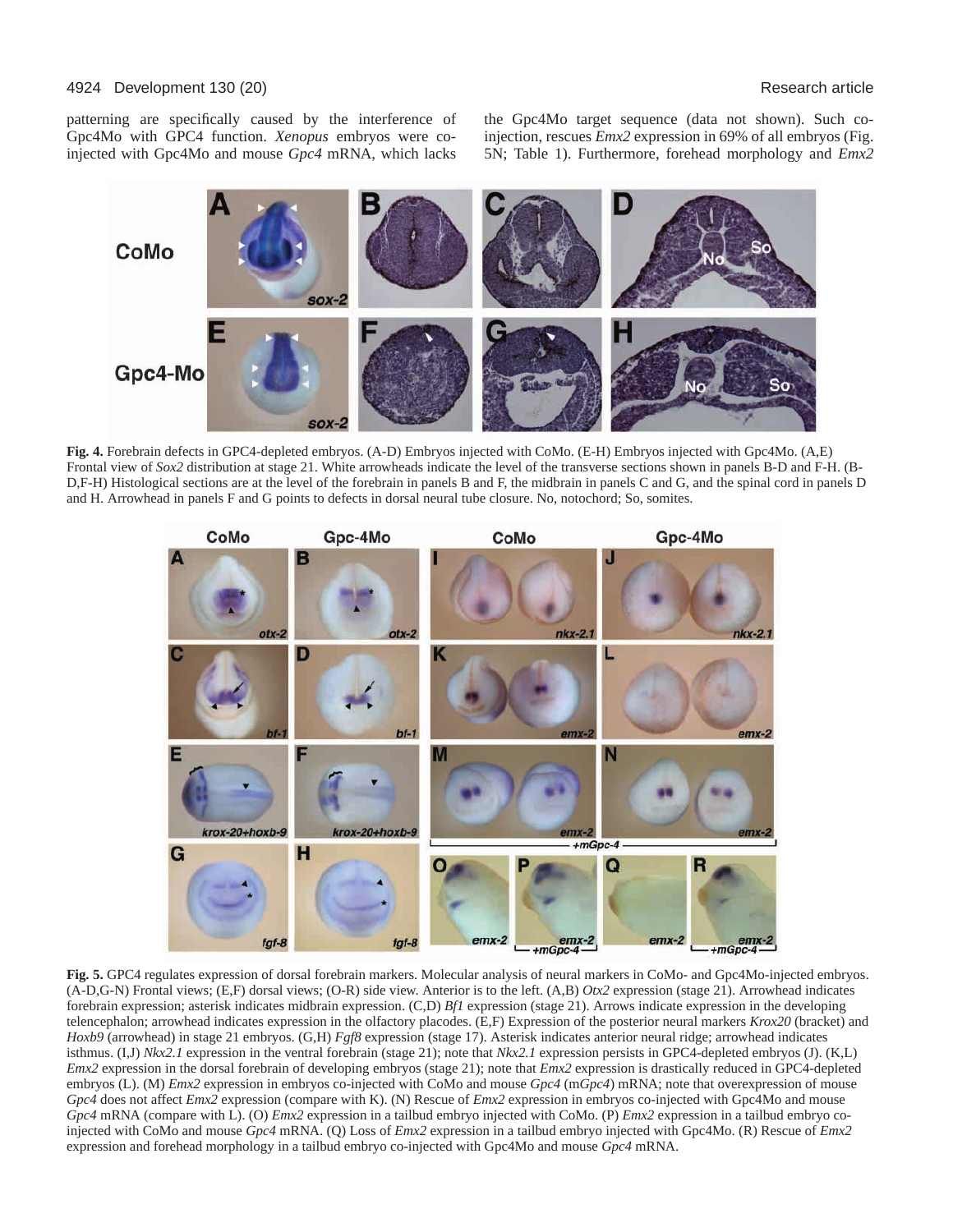distribution in the dorsal forebrain of rescued tailbud embryos (Fig. 5R) are similar to control embryos (Fig. 5O). By contrast, mouse *Gpc4* mRNA does not significantly alter *Emx2* expression and dorsal forebrain patterning upon co-injection with CoMo (Fig. 5M,P). Taken together, these results demonstrate that GPC4 function is required to regulate expression of dorsal forebrain identity genes.

## **GPC4 is required for establishment of the Emx2 expression domain and survival of forebrain cells**

As *Emx2* is one of the earliest known genes expressed in the presumptive dorsal forebrain territory, we determined whether GPC4 is required to establish *Emx2* expression or only to maintain its expression during neural tube closure (Fig. 5K-N; Table 1). Analysis of *Xenopus* embryos prior to neural tube closure (from stage 14 to 17) shows that GPC4 is required for *Emx2* expression in the dorsal forebrain, from early neural plate stages onwards (compare Fig. 6A and B; absent, *n*=17/28; low, *n*=11/28; data not shown). The reduced forebrain vesicles (Fig. 2J, Fig. 4F, Fig. 5Q) of Gpc4Mo-injected embryos prompted us to analyse possible effects of GPC4 depletion on cell survival. No differences in the level of apoptotic cells are detected when comparing control embryos (Fig. 6C) and GPC4-depleted embryos prior to anterior neural tube closure (stage 17; Fig. 6D; *n*=3/4). By contrast, massive apoptosis is observed in the CNS of GPC4-depleted embryos during closure of the anterior neural tube (stage 20; compare Fig. 6E and F; *n*=6/8). In particular, cell death is abundant in the anterior brain, encompassing the dorsal forebrain (compare Fig. 6G and H). This cell death is rescued in Gpc4Mo embryos co-injected with mouse *Gpc4* mRNA (Fig. 6I). These results show that downregulation of *Emx2* (Fig. 6B) long precedes the onset of apoptosis (Fig. 6H), and that GPC4 functions are required for the survival of neural progenitors in the developing forebrain (Fig. 6I).

## **Evidence for a role of GPC4 in modulating FGF signalling during dorsal forebrain development**

Members of the BMP and FGF signalling families have been implicated in the regulation of vertebrate forebrain morphogenesis (Wilson and Rubenstein, 2000). In particular, during early *Xenopus* forebrain development, the FGF2 protein is distributed in a pattern similar to *Gpc4* transcripts [compare Fig. 1G,I,J to Song and Slack (Song and Slack, 1994)], raising the possibility of a direct interaction. Biochemical analysis reveals that a glutathione S-transferase (GST)-FGF2 fusion protein retains the fully heparan-sulphated GPC4 protein of about 200 kDa (arrow in Fig. 7A), but not the unmodified 60 kDa protein (asterisk in Fig. 7A). Furthermore, the two

**Table 1. Mouse** *Gpc4* **mRNA rescues** *Emx2* **expression in Gpc4Mo-injected embryos**

| Injection           | Number of embryos | $Emx2$ expression |                |     |
|---------------------|-------------------|-------------------|----------------|-----|
|                     |                   | Normal            | Reduced Absent |     |
| CoMo                | 14                | 100%              |                |     |
| Gpc4Mo              | 15                | 20%               | 20%            | 60% |
| Gpc4Mo+mouse $Gpc4$ | 39                | 69%               | 18%            | 13% |
| CoMo+mouse $Gpc4$   |                   | 95%               | 5%             |     |

The table summarizes the results of analysing *Emx2* expression in two independent experiments.



**Fig. 6.** GPC4 is required for establishment of *Emx2* expression and survival of anterior CNS cells. (A,B) *Emx2* transcript distribution during neurulation (stage 17) in CoMo- (A) and Gpc4Mo-injected (B) embryos; frontal views are shown. *Emx2* expression in GPC4 depleted embryos is either very low (arrow) or absent. (C-I) TUNEL assays to detect apoptotic cells in neurulating embryos. (C,E,G) CoMo-injected embryos. (D,F,H) Gpc4Mo-injected embryos. Anterior is to the left. (C,D) Fluorescence analysis of cell death on sagittal sections of a stage 17 embryo. Fluorescence was used as it is more sensitive for detection of low numbers of apoptotic cells. Arrows in C and D point to the presumptive forebrain. (E-I) Detection of apoptotic cells by whole-mount analysis of hemisectioned embryos (stage 20). Massive cell death is apparent in the brain of Gpc4Mo-injected embryos (F) in contrast to CoMo-injected embryos (E). Boxed areas in panels E and F indicate the enlargements shown in panels G and H. (I) Cell death is rescued in embryos co-injected with Gpc4Mo and mouse *Gpc4* mRNA. A, anterior; P, posterior; D, dorsal; V, ventral.

proteins can be co-immunoprecipitated from chicken embryonic fibroblast protein extracts (data not shown), indicating that GPC4 complexes with FGF2 in vivo. These biochemical studies suggest that GPC4, like other glypicans (Grisaru et al., 2001), modulates FGF signalling. ERK protein kinases are targets of FGF signalling in neurulating *Xenopus* embryos (Christen and Slack, 1999). Therefore, their phosphorylation levels serve as an intracellular indicator of FGF signal transduction (Fig. 7B). Biochemical analysis of *Xenopus* embryos shows that ERK phosphorylation levels are reduced about two- to threefold when injected with Gpc4Mo at the two-cell stage (pERK; Fig. 7B; compare lane 'CoMo' with 'Gpc4Mo'; data not shown). This downregulation of ERK phosphorylation in Gpc4Mo-injected embryos is rescued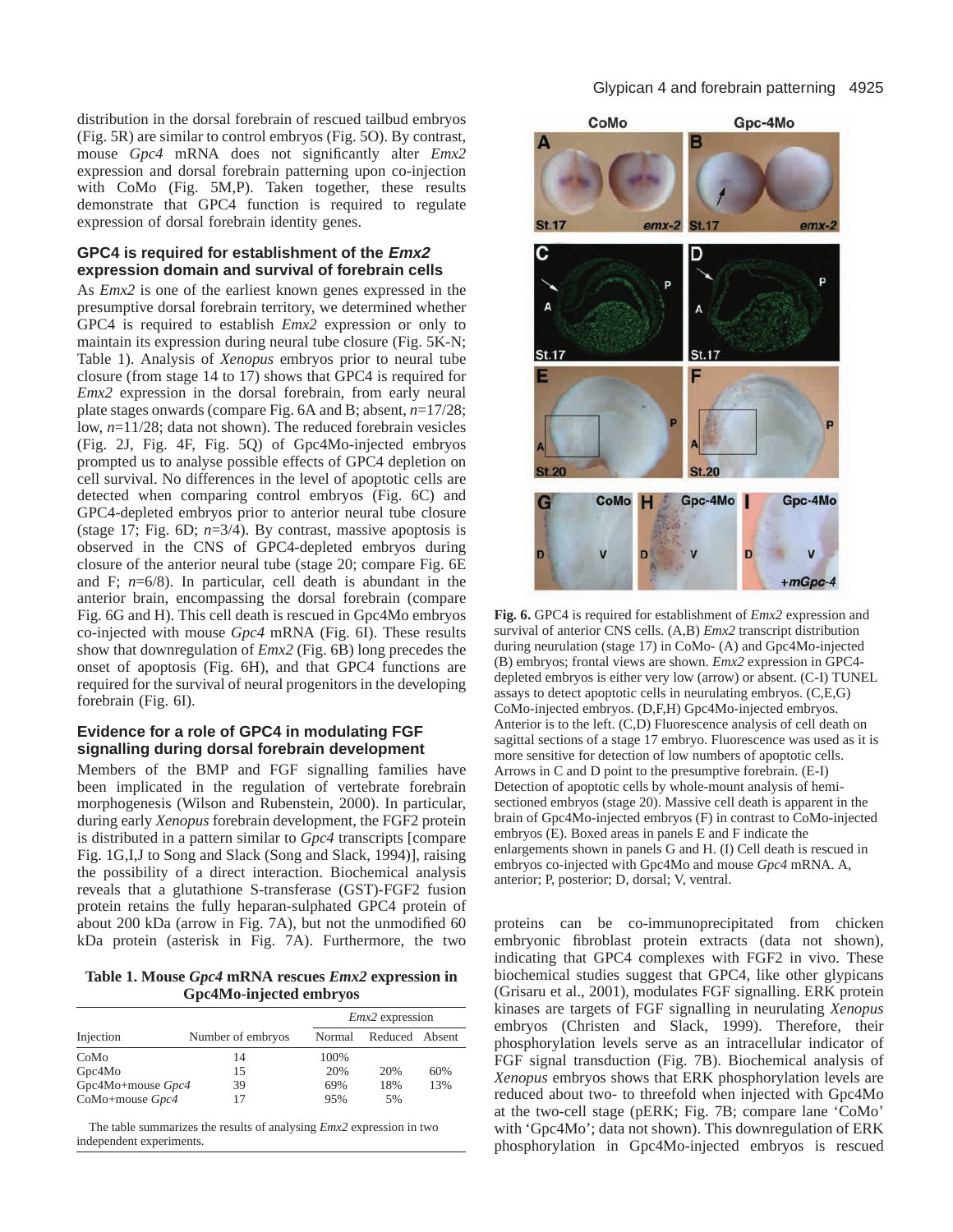#### 4926 Development 130 (20) Research article

**Fig. 7.** GPC4 modulates FGF signalling during neurulation. (A) Immunoblot analysis of GPC4/FGF2 complexes, as detected by anti-Myc antibodies. The 'Input' lane contains NIH3T3 cells transfected with the Myc epitope-tagged mouse *Gpc4* cDNA. The HS-GAG modified mouse GPC4 proteins have an apparent *M*r of around 200 kDa (arrow), whereas the unmodified proteins run at 60 kDa (asterisk). In the 'GST-FGF-2' lane only the modified 200 kDa GPC4 protein (arrow) binds to FGF2. Mouse GPC4 does not bind to GST (control; 'GST' lane). (B) Immunoblot analysis of phosphorylated ERK (pERK) and SMAD1 (pSMAD1) proteins in *Xenopus* embryos (stage 15). Levels of phosphorylated proteins were determined in embryos that were: cultured in the presence of the FGF inhibitor SU5402 (0.1 mg/ml; lane 'SU5402'); cultured with DMSO as a control (lane 'DMSO'); injected with CoMo (lane 'CoMo'); injected with Gpc4Mo (lane 'Gpc4Mo'); or co-injected with Gpc4Mo and mouse *Gpc4* mRNA (lane 'Gpc4Mo + *mGpc4*'). TUB, α-Tubulin levels in the extracts were determined to normalize samples. (C-H) Molecular analysis of embryos cultured with DMSO (panels C,E,G) and with SU5402 (0.1 mg/ml; panels D,F,H). Arrows in panels C-F indicate *Emx2* expression. (C) *Emx2* expression in control embryos cultured with DMSO (stage 17). (D) Downregulation of *Emx2* in embryos cultured with SU5402 (stage 17). (E) *Emx2* and *Krox20* (bracket) expression in control embryos cultured with DMSO (stage 22). (F) Downregulation of *Emx2*, but not *Krox20* (bracket), in embryos cultured with SU5402 (stage 22). (G) *Nkx2.1* expression in embryos cultured with DMSO (stage 22). (H) *Nkx2.1* expression in embryos cultured with SU5402 (stage 22). (I) Lack of cell death in the forebrain region of an embryo cultured with DMSO (stage 20). (J) Apoptotic cells detected in the forebrain region of an embryo cultured with SU5402 (stage 20).

following co-injection of mouse *Gpc4* mRNA (Fig. 7B; lane 'Gpc4Mo + mGpc4'). By contrast, phosphorylation of the SMAD1 protein, indicative of BMP signal transduction, is not altered (pSMAD1; Fig. 7B) (Persson et al., 1998). These studies show that GPC4 interacts with FGF ligands and that, although it is not essential for FGF signalling, it is required to enhance FGF signal transduction during neurulation of *Xenopus* embryos.

The potential roles of FGFs during forebrain patterning were further investigated by blocking FGF signal transduction using SU5402 (Mohammadi et al., 1997) (see also Fig. 7B; compare lane DMSO to SU5402). To avoid perturbing gastrulation, SU5402 was added to *Xenopus* embryos from early neural plate stages onwards (stage 13; see Materials and methods). Analysis of SU5402-treated embryos shows that *Emx2* expression is downregulated from stage 17 (compare Fig. 7C and D; *n*=5/5) onwards (compare Fig. 7E and F; *n*=11/11). By contrast, expression of *Nkx2.1* (Fig. 7G,H; *n*=5/5) and *Krox20* (bracket in Fig. 7E,F; *n*=7/7) is only slightly affected. Similar to Gpc4Mo-injected embryos, inhibition of FGF signalling by SU5402 results in death of forebrain cells at the onset of anterior neural tube closure (Fig. 7J). In summary, inhibition of either GPC4 function or FGF signal transduction affects *Emx2* expression similarly (compare Fig. 6B with Fig. 7D, and Fig. 5L with Fig. 7F). These findings indicate that GPC4 regulates *Emx2* expression and, thereby, dorsal forebrain development by positive modulation of FGF signalling.

# **Discussion**

We have functionally analysed the *Glypican 4* gene in developing *Xenopus* embryos using Gpc4Mo antisense



morpholino oligonucleotides. Gpc4Mo specifically blocks GPC4 protein translation, as evidenced by biochemical analysis and phenotypic rescue by mouse *Gpc4* transcripts. The short body axis of GPC4 depleted *Xenopus* embryos is reminiscent of the phenotype of *knypek*-deficient zebrafish embryos (Topczewski et al., 2001). The Glypican encoded by *knypek* is highly homologous to the product of the *Gpc4* and *Gpc6* genes, and regulates cell polarity during convergentextension movements. Similar to *knypek*, *Gpc4* is expressed in tissues undergoing extensive movements during gastrulation (reviewed by Wallingford et al., 2002). These tissues include the involuting mesoderm and the posterior neuroectoderm. Injection of Gpc4Mo into *Xenopus* embryos causes defects in axial elongation of mesoderm and neuroectodermal tissues during gastrulation, similar to those seen in *knypek*-mutant zebrafish embryos. Analysis of these embryos shows that *knypek* promotes non-canonical WNT signalling (WNT11), which is required for convergent-extension movements during zebrafish gastrulation. Indeed, Ohkawara et al. (Ohkawara et al., 2003) recently showed that GPC4, like Knypek in zebrafish, regulates convergent extension movements during *Xenopus* gastrulation by modulation of the non-canonical WNT pathway. Therefore, the present study focuses on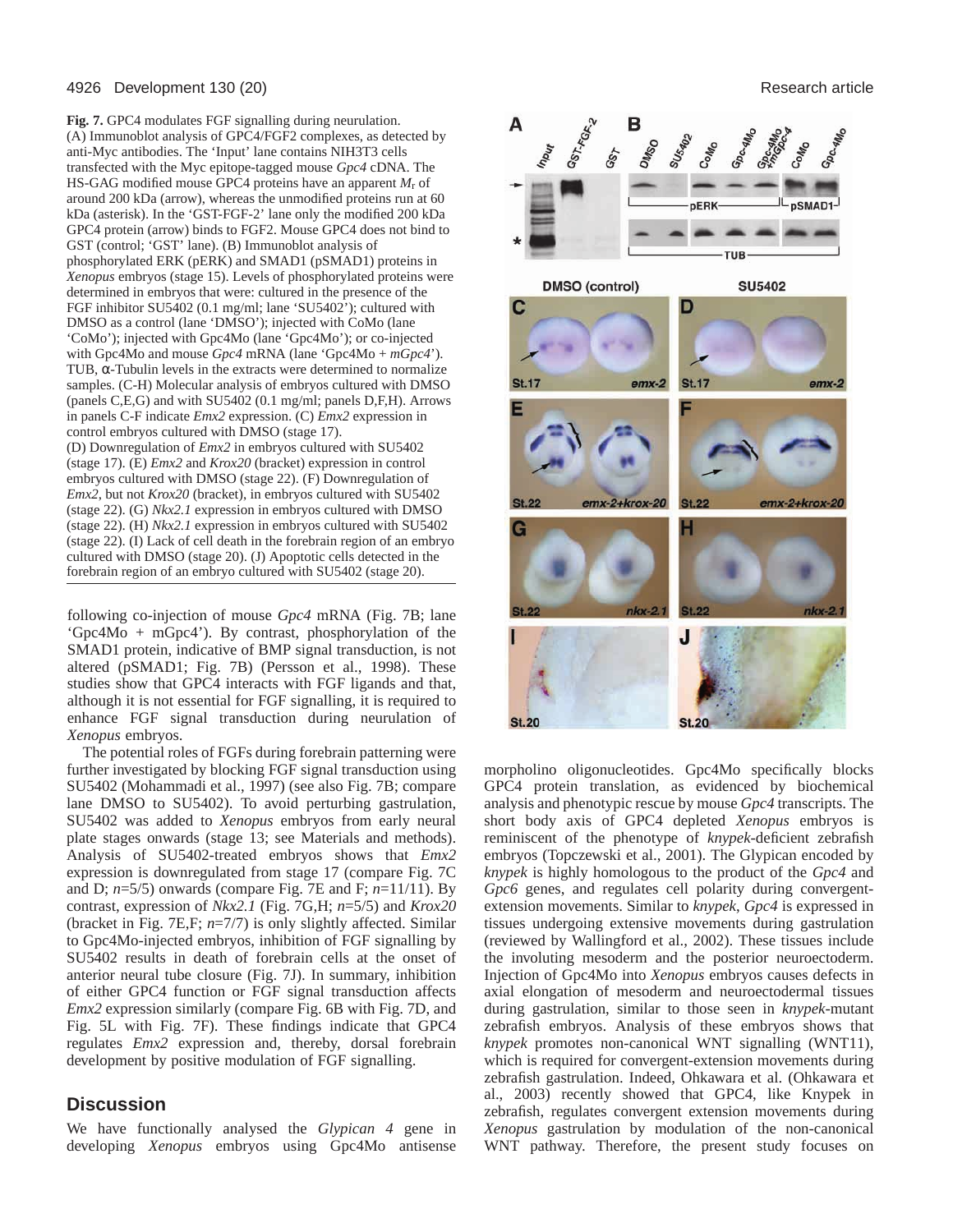analysing key GPC4 functions during early forebrain patterning and provides evidence that GPC4 is required to enhance FGF signalling.

# **GPC4 is required for forebrain patterning in Xenopus embryos**

It is unlikely that GPC4 acts during head and anterior neural plate induction, as the cement gland, ventral forebrain, two eye primordia and olfactory placodes form. The latter two structures derive from the most anterior neural plate (Rubenstein et al., 1998), which indicates that the most anterior brain structures are present in GPC4-depleted *Xenopus* embryos. In agreement with this, *Otx2*, the earliest anterior neural plate marker (Rubenstein et al., 1998), is expressed during gastrulation and is only downregulated during neurulation. In contrast to abrogation of GPC4, inhibition of *Dkk1* and *Igf*, which regulate head- and anterior neural plate induction, results in severe microcephaly and a complete loss of the cement gland and eyes (Glinka et al., 1998; Pera et al., 2001). Moreover, abrogation of *Tlc* and *Axin*, two inhibitors of WNT signalling, disrupts anteroposterior regionalization of the forebrain, causing loss of both ventral and dorsal forebrain and eye fields (Wilson and Rubenstein, 2000; Houart et al., 2002). These phenotypes are much more severe, and their appearance significantly precedes the ones observed in GPC4-depleted *Xenopus* embryos.

Subsequently, inductive signals emanating from the prechordal plate (e.g. SHH) and anterior neural ridge (e.g. FGF8) act on anterior neural plate cells to establish regional differences, such as specification of dorsal and ventral forebrain identities (Rubenstein et al., 1998). *Gpc4* is expressed by the prechordal endomesoderm during gastrulation and by the anterior neural plate at the time when these signalling centers are active. However, the *Shh* and *Fgf8* expression domains are established correctly in Gpc4Mo-injected *Xenopus* embryos. Inactivation of *Shh* and *Fgf8* causes ventral forebrain defects (Rubenstein et al., 1998) in contrast to interfering with GPC4 activity (this study). Therefore, the dorsal forebrain defects observed in Gpc4Mo-injected embryos most likely arise by altering the reception of signals targeted to dorsal neuroectodermal cells prior to closure of the anterior neural tube (see below).

In *Xenopus* and mouse embryos, cells of the presumptive forebrain begin to express Gpc4 during neurulation (this study) (A.G. and R.D., unpublished), and in the embryonic mouse brain expression persists in telencephalic neural precursors (Hagihara et al., 2000). Mutations in human *GPC3* and *GPC4* genes, which are next to one another on the X-chromosome, have been linked to the Simpson-Golabi-Behmel syndrome (SGBS). The SGBS syndrome is characterized by general preand postnatal overgrowth (reviewed by DeBaun et al., 2001). A fraction of SGBS patients also show mental retardation, seizures and a high risk for neuroblastoma (DeBaun et al., 2001). In the present study, we show that abrogation of GPC4 activity in *Xenopus* embryos disrupts forebrain patterning and cell survival, and causes microcephaly. Therefore, our findings raise the possibility that some of the CNS abnormalities affecting SGBS patients may arise as a consequence of disrupting *Gpc4* gene function during neurulation. In GPC4 depleted *Xenopus* embryos, the expression of dorsal forebrain identity genes, such as *Emx2* and *Emx1*, is disrupted already

during neurulation. Previous genetic analysis of Emx genes in mice has established that they regulate regionalization and expansion of the dorsal forebrain compartment and subsequent cerebral cortex morphogenesis (Yoshida et al., 1997; Mallamaci et al., 2000). In particular, *Emx1* and *Emx2* compound-mutant embryos have greatly reduced telencephalic vesicles prior to initiation of cerebral cortex development (Bishop et al., 2003). Therefore, the dorsal forebrain defects observed in GPC4-depleted *Xenopus* embryos could be a consequence of mainly disrupting expression of the EMX genes during neurulation.

# **GPC4 modulates FGF signalling in the developing dorsal forebrain**

Patterning of the vertebrate CNS depends to a large extent on extracellular regulation of signals (Rubenstein et al., 1998; Wilson and Rubenstein, 2000). Glypicans regulate signalling by modulating the formation of receptor-ligand complexes (Nybakken and Perrimon, 2002). In agreement with this, abrogation of GPC4 function in neurulating *Xenopus* embryos reduces phosphorylation of ERK protein kinases, which are specific targets of FGF signalling (Christen and Slack, 1999). This result shows that GPC4 participates in enhancing FGF signal transduction during embryogenesis. Similarly, genetic studies in *Drosophila* show that formation of an active FGF receptor-ligand complex depends on the presence of HSPGs (Lin et al., 1999). Inhibition of FGF signalling by SU5402 in *Xenopus* embryos phenocopies aspects of depleting GPC4 function, such as loss-of *Emx2* expression and increased apoptosis of forebrain progenitors. Several FGF ligands and their cognate receptors are expressed during patterning of the vertebrate CNS (Dono, 2003). Genetic and functional analysis established that two of these ligands, FGF8 and FGF3, function during formation of mid-hindbrain and rhombomere boundaries, respectively, in vertebrate embryos. Moreover, both FGF ligands participate in patterning of the anterior telencephalic midline and the anterior and post-optic commissure (Wilson and Rubenstein, 2000; Shinya et al., 2001). The present study establishes that FGF signalling also regulates dorsal forebrain development, but the involved FGF ligand(s) remains to be identified. Candidates are FGF9 (Song and Slack, 1996) and, in particular, FGF2, as this FGF ligand is present throughout the brain during *Xenopus* neurulation (Song and Slack, 1994) and binds GPC4 (this study). FGF2 deficient mice display defects in dorsal telencephalon patterning, albeit only much later during cerebral cortex layer formation (Dono, 2003). Therefore, further functional and genetic analysis is necessary to identify and study the FGF ligands interacting with GPC4 in embryos.

Comparative analysis of GPC4-depleted and SU5402 treated *Xenopus* embryos suggests that modulation of BMP and/or WNT signalling does not significantly contribute to *Emx2* regulation in the dorsal forebrain. By contrast, the similarities in the axis defects between GPC4-depleted *Xenopus* (Ohkawara et al., 2003) and *knypek*-deficient zebrafish embryos points to possible effects on non-canonical WNT signalling during gastrulation (see before). Therefore, glypicans may control the activity of different ligands in a stage- and/or tissue-specific manner as shown for *Drosophila* Dally, which regulates *wg* during embryonic development and *dpp* signalling during post-embryonic development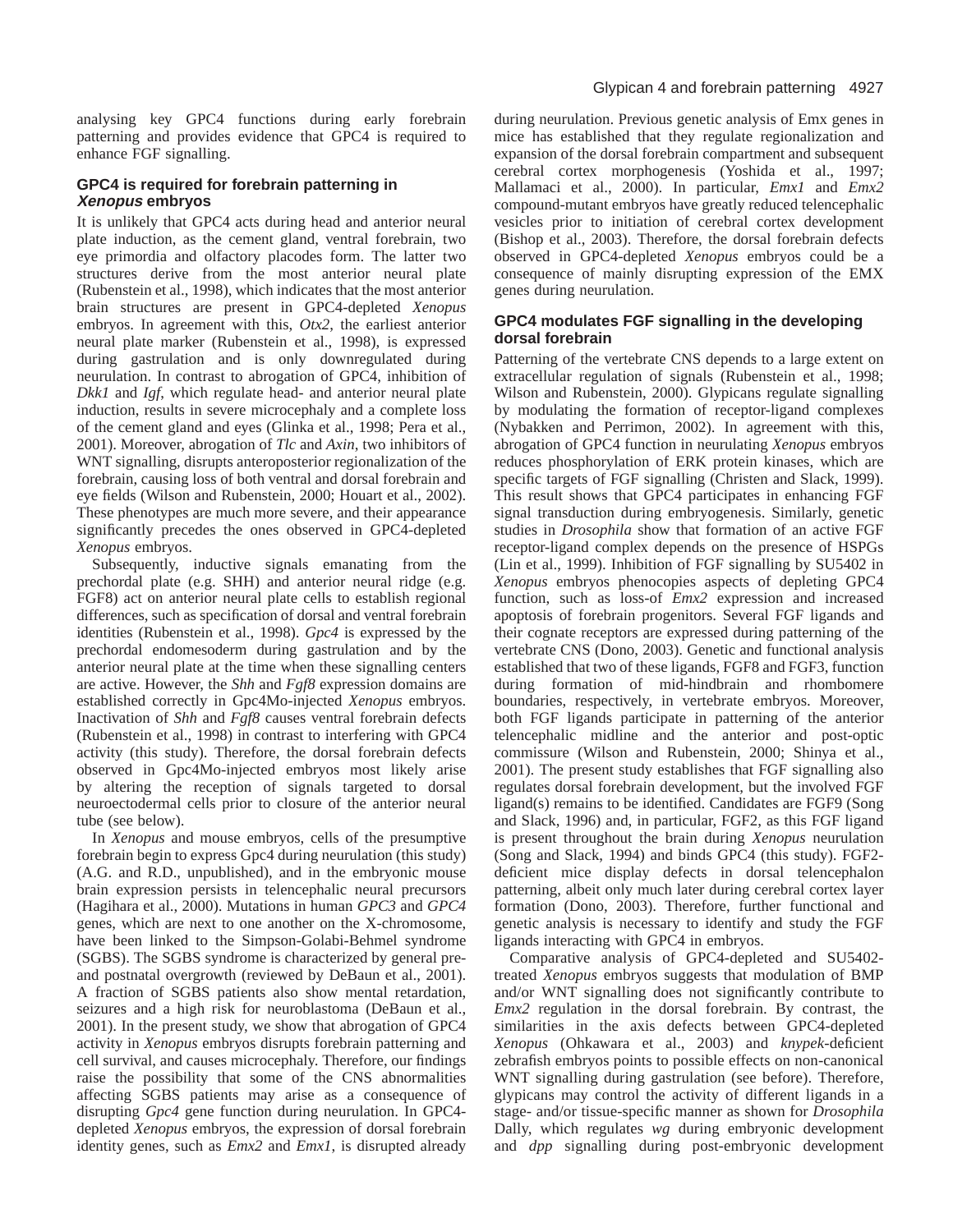#### 4928 Development 130 (20) Research article

(Nybakken and Perrimon, 2002). Modifications of proteins by HS-GAG side chains are not uniform and changes in the distribution of sulphate groups affect ligand-binding properties. Enzymes involved in HSPG biosynthesis modify the HS-GAG side chains of Glypicans and regulate their ability to bind signal peptides during *Drosophila* embryogenesis (Giraldez et al., 2002). It will be important to determine if, and to what extent, alterations of HS-GAG sidechains of GPC4 can confer it with the ability to bind WNT during gastrulation (Ohkawara et al., 2003) and FGF ligands during neurulation (this study). Such alterations may explain cell-type and developmental-stage specific modulation of ligand-receptor interactions by glypicans during vertebrate embryogenesis.

We thank S. Cohen, G. Davidson, J. Deschamps, T. Durston, B. Latinkic, J. Kapfhammer, A. Mallamaci, S. Mercurio, M. Pannese and our laboratory colleagues for critical input. We are grateful to G. Davidson, for isolating the second *Gpc4* allele by 5′RACE-PCR, and to members of T. Durston's lab, especially H. Jansen and C. McNulty, for introducing us to microinjection of *Xenopus* embryos and providing us with ample technical advice and DNA probes. Last, but not least, we wish to thank R. de Carvalho, J. Gurdon, C. H. Heldin, R. Harland, G. Lupo, F. Maina, C. Niehrs, M. Pannese, N. Papalopulu, Y. Rao and J. Slack for providing the DNA probes for in situ hybridisation and the antibodies for immunoblotting. This study was supported by the Faculty of Biology, University of Utrecht.

### **References**

- **Baeg, G. H., Lin, X., Khare, N., Baumgartner, S. and Perrimon, N.** (2001). Heparan sulfate proteoglycans are critical for the organization of the extracellular distribution of Wingless. *Development* **128**, 87-94.
- **Bishop, K. M., Garel, S., Nakagawa, Y., Rubenstein, J. L. and O'Leary, D. D.** (2003). Emx1 and Emx2 cooperate to regulate cortical size, lamination, neuronal differentiation, development of cortical efferents, and thalamocortical pathfinding. *J. Comp. Neurol.* **457**, 345-360.
- **Bourguignon, C., Li, J. and Papalopulu, N.** (1998). XBF-1, a winged helix transcription factor with dual activity, has a role in positioning neurogenesis in Xenopus competent ectoderm. *Development* **125**, 4889-4900.
- **Bradley, L. C., Snape, A., Bhatt, S. and Wilkinson, D. G.** (1993). The structure and expression of the Xenopus Krox-20 gene: conserved and divergent patterns of expression in rhombomeres and neural crest. *Mech. Dev.* **40**, 73-84.
- **Brunelli, S., Faiella, A., Capra, V., Nigro, V., Simeone, A., Cama, A. and Boncinelli, E.** (1996). Germline mutations in the homeobox gene EMX2 in patients with severe schizencephaly. *Nat. Genet.* **12**, 94-96.
- **Cho, K. W., Goetz, J., Wright, C. V., Fritz, A., Hardwicke, J. and De Robertis, E. M.** (1988). Differential utilization of the same reading frame in a Xenopus homeobox gene encodes two related proteins sharing the same DNA-binding specificity. *EMBO J.* **7**, 2139-2149.
- **Cho, K. W., Blumberg, B., Steinbeisser, H. and De Robertis, E. M.** (1991). Molecular nature of Spemann's organizer: the role of the Xenopus homeobox gene goosecoid. *Cell* **67**, 1111-1120.
- **Christen, B. and Slack, J. M.** (1999). Spatial response to fibroblast growth factor signalling in *Xenopus* embryos. *Development* **126**, 119-125.
- **DeBaun, M. R., Ess, J. and Saunders, S.** (2001). Simpson Golabi Behmel syndrome: progress toward understanding the molecular basis for overgrowth, malformation, and cancer predisposition. *Mol. Genet. Metab.* **72**, 279-286.
- **Dono, R.** (2003). Fibroblast growth factors as regulators of central nervous system development and function. *Am. J. Physiol. Regul. Integr. Comp. Physiol.* **284**, R867-R881.
- **Eagleson, G. W. and Dempewolf, R. D.** (2002). The role of the anterior neural ridge and Fgf-8 in early forebrain patterning and regionalization in Xenopus laevis. *Comp. Biochem. Physiol. B. Biochem. Mol. Biol.* **132**, 179-189.

**Fumagalli, S., Totty, N. F., Hsuan, J. J. and Courtneidge, S. A.** (1994). A target for Src in mitosis. *Nature* **368**, 871-874.

**Giraldez, A. J., Copley, R. R. and Cohen, S. M.** (2002). HSPG modification

by the secreted enzyme Notum shapes the Wingless morphogen gradient. *Dev. Cell* **2**, 667-676.

- **Glinka, A., Wu, W., Delius, H., Monaghan, A. P., Blumenstock, C. and Niehrs, C.** (1998). Dickkopf-1 is a member of a new family of secreted proteins and functions in head induction. *Nature* **391**, 357-362.
- **Grisaru, S., Cano-Gauci, D., Tee, J., Filmus, J. and Rosenblum, N. D.** (2001). Glypican-3 modulates BMP- and FGF-mediated effects during renal branching morphogenesis. *Dev. Biol.* **231**, 31-46.
- **Hagihara, K., Watanabe, K., Chun, J. and Yamaguchi, Y.** (2000). Glypican-4 is an FGF2-binding heparan sulfate proteoglycan expressed in neural precursor cells. *Dev. Dyn.* **219**, 353-367.
- **Hartley, K. O., Hardcastle, Z., Friday, R. V., Amaya, E. and Papalopulu, N.** (2001). Transgenic Xenopus embryos reveal that anterior neural development requires continued suppression of BMP signaling after gastrulation. *Dev. Biol.* **238**, 168-184.
- **Hollemann, T. and Pieler, T.** (2000). Xnkx-2.1: a homeobox gene expressed during early forebrain, lung and thyroid development in Xenopus laevis. *Dev. Genes Evol.* **210**, 579-581.
- **Houart, C., Caneparo, L., Heisenberg, C., Barth, K., Take-Uchi, M. and Wilson, S.** (2002). Establishment of the telencephalon during gastrulation by local antagonism of Wnt signaling. *Neuron* **35**, 255-265.
- **Li, H., Tierney, C., Wen, L., Wu, J. Y. and Rao, Y.** (1997). A single morphogenetic field gives rise to two retina primordia under the influence of the prechordal plate. *Development* **124**, 603-615.
- **Lin, X., Buff, E. M., Perrimon, N. and Michelson, A. M.** (1999). Heparan sulfate proteoglycans are essential for FGF receptor signaling during Drosophila embryonic development. *Development* **126**, 3715-3723.
- **Lupo, G., Harris, W. A., Barsacchi, G. and Vignali, R.** (2002). Induction and patterning of the telencephalon in *Xenopus laevis*. *Development* **129**, 5421-5436.
- **Mallamaci, A., Muzio, L., Chan, C. H., Parnavelas, J. and Boncinelli, E.** (2000). Area identity shifts in the early cerebral cortex of  $Emx2^{-/-}$  mutant mice. *Nat. Neurosci.* **3**, 679-686.
- **Mizuseki, K., Kishi, M., Matsui, M., Nakanishi, S. and Sasai, Y.** (1998). *Xenopus* Zic-related-1 and Sox-2, two factors induced by chordin, have distinct activities in the initiation of neural induction. *Development* **125**, 579-587.
- **Mohammadi, M., McMahon, G., Sun, L., Tang, C., Hirth, P., Yeh, B. K., Hubbard, S. R. and Schlessinger, J.** (1997). Structures of the tyrosine kinase domain of fibroblast growth factor receptor in complex with inhibitors. *Science* **276**, 955-960.
- **Nybakken, K. and Perrimon, N.** (2002). Heparan sulfate proteoglycan modulation of developmental signaling in Drosophila. *Biochim. Biophys. Acta* **1573**, 280-291.
- **Ohkawara, B., Yamamoto, T. S., Tada, M. and Ueno, N.** (2003). Role of glypican 4 in the regulation of convergent extension movements during gastrulation in *Xenopus laevis. Development* **130**, 2129-2138.
- **Pannese, M., Polo, C., Andreazzoli, M., Vignali, R., Kablar, B., Barsacchi, G. and Boncinelli, E.** (1995). The *Xenopus* homologue of Otx2 is a maternal homeobox gene that demarcates and specifies anterior body regions. *Development* **121**, 707-720.
- **Pannese, M., Lupo, G., Kablar, B., Boncinelli, E., Barsacchi, G. and Vignali, R.** (1998). The Xenopus Emx genes identify presumptive dorsal telencephalon and are induced by head organizer signals. *Mech. Dev.* **73**, 73-83.
- **Pera, E. M., Wessely, O., Li, S. Y. and De Robertis, E. M.** (2001). Neural and head induction by insulin-like growth factor signals. *Dev. Cell* **1**, 655- 665.
- **Persson, U., Izumi, H., Souchelnytskyi, S., Itoh, S., Grimsby, S., Engstrom, U., Heldin, C. H., Funa, K. and ten Dijke, P.** (1998). The L45 loop in type I receptors for TGF-beta family members is a critical determinant in specifying Smad isoform activation. *FEBS Lett.* **434**, 83-87.
- **Rubenstein, J. L., Shimamura, K., Martinez, S. and Puelles, L.** (1998). Regionalization of the prosencephalic neural plate. *Annu. Rev. Neurosci.* **21**, 445-477.
- **Shanmugalingam, S., Houart, C., Picker, A., Reifers, F., Macdonald, R., Barth, A., Griffin, K., Brand, M. and Wilson, S. W.** (2000). Ace/Fgf8 is required for forebrain commissure formation and patterning of the telencephalon. *Development* **127**, 2549-2561.
- **Shinya, M., Koshida, S., Sawada, A., Kuroiwa, A. and Takeda, H.** (2001). Fgf signalling through MAPK cascade is required for development of the subpallial telencephalon in zebrafish embryos. *Development* **128**, 4153- 4164.
- **Simeone, A., Gulisano, M., Acampora, D., Stornaiuolo, A., Rambaldi, M.**